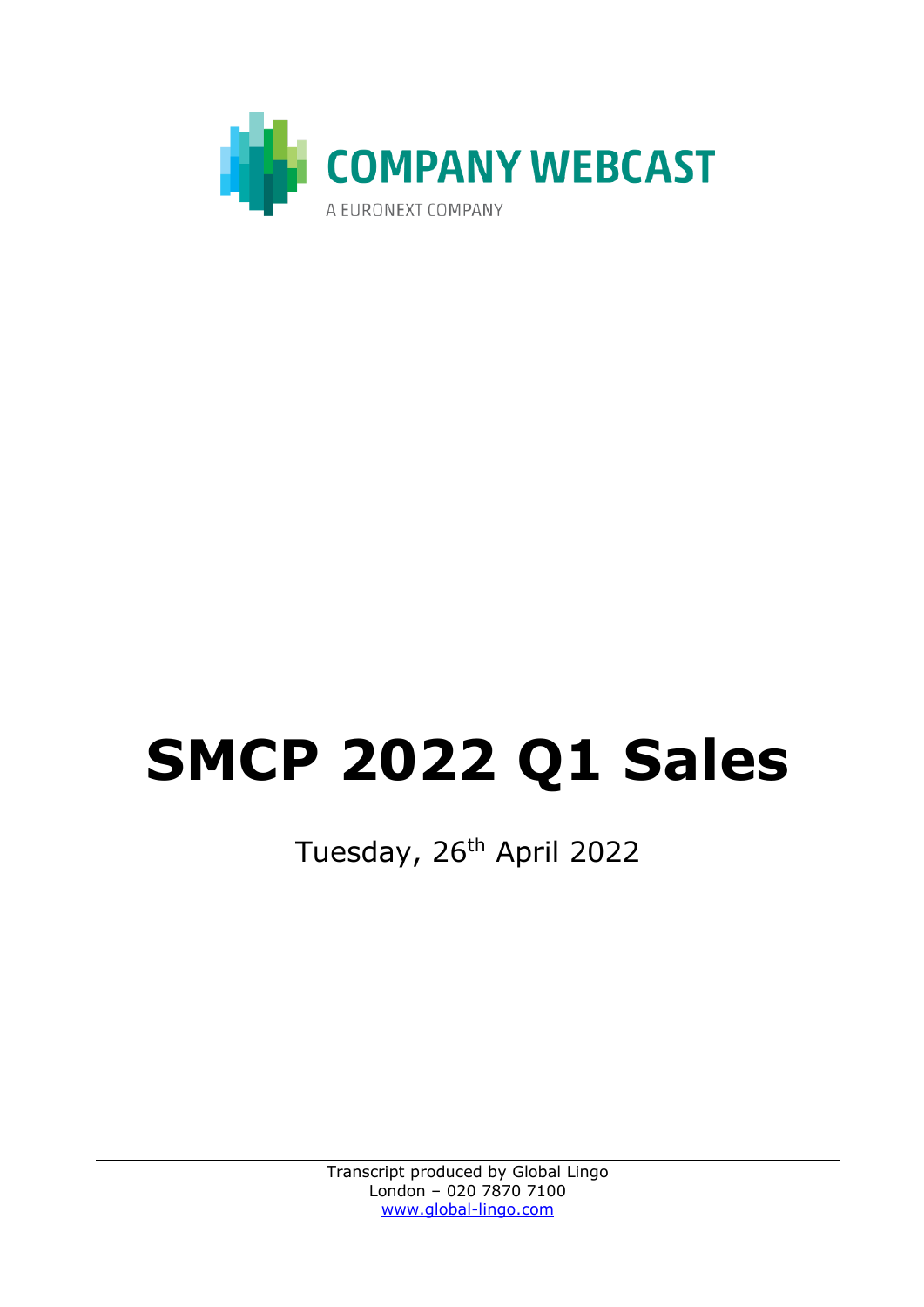## **SMCP 2022 Q1 Sales**

**Operator:** Hello, and welcome to the SMCP Quarter One Sales Call. My name is Judy, and I'll be your coordinator for today's event. Please note that this call is being recorded, and for the duration of the call, your lines will be in listen-only. However, you will have the opportunity to ask questions at the end of the call. This can be done by pressing star one on your telephone keypad at any time. If you require technical assistance, please press star zero and you'll be connected to an operator.

I would now like to hand you over to your host, Mathilde Magnan, Head of Investor Relations, to begin today's conference. Thank you.

**Mathilde Magnan:** Thank you, Judy. Good morning, everyone. This is Mathilde Magnan, Head of Investor Relations speaking. Thanks for being with us today for the publication of SMCP's Q1 Sales. I'm here with Isabelle Guichot, our CEO, and Patricia Huyghues Despointes, CFO. As usual, we will go through the presentation and then we'd have the Q&A session.

Before I hand it over to Isabelle and Patricia, I invite you to go through our usual disclaimer on page two. And I think we can start now.

**Isabelle Guichot:** Thank you, Mathilde. Good morning, everyone. Thank you all for joining us today. I'll begin with a quick overview of Q1 sales and key initiatives, and Patricia will detail out the performance by region.

So if you turn to slide number four, as you've seen from the press release, we are very happy to announce Q1 sales of +23.7% on an organic basis, driven by like-for-like, thanks to strong local demand. In the first quarter, we achieved reported sales of  $\epsilon$ 283 million, up 26% reported.

Let me share with you some of the key messages from this quarter's performance. First, on a global basis, this strong performance results from our brands' desirability and local demand, (tourism flow remaining low, unfortunately), fully driven by like-for-like at +23.6%.

Americas and EMEA posted an outstanding momentum relying on a very high local demand. Despite a good start to the quarter in APAC with a successful Chinese New Year, our performance was significantly impacted, as everyone knows, by tough COVID restrictions.

Finally, France has outperformed the market with a progressive improvement over the quarter. Our teams continued to be fully committed in the execution of our One Journey strategic plan, leading to a new successful steps including, notably, first a continuation of the full price strategy with a discount rate down by 600 basis points in Q1. Second, the finalisation of our network optimisation in France, then the strong digital penetration reaching 25%, +1,000 basis points versus '19 level.

To conclude, SMCP posted a strong first quarter above our expectations in these non-typical context, with notably low tourism and less promotional sales. APAC was impacted by very high COVID restrictions including lockdowns. Americas and EMEA recorded an outstanding momentum, and France outperformed the market with a progressive improvement over the quarter.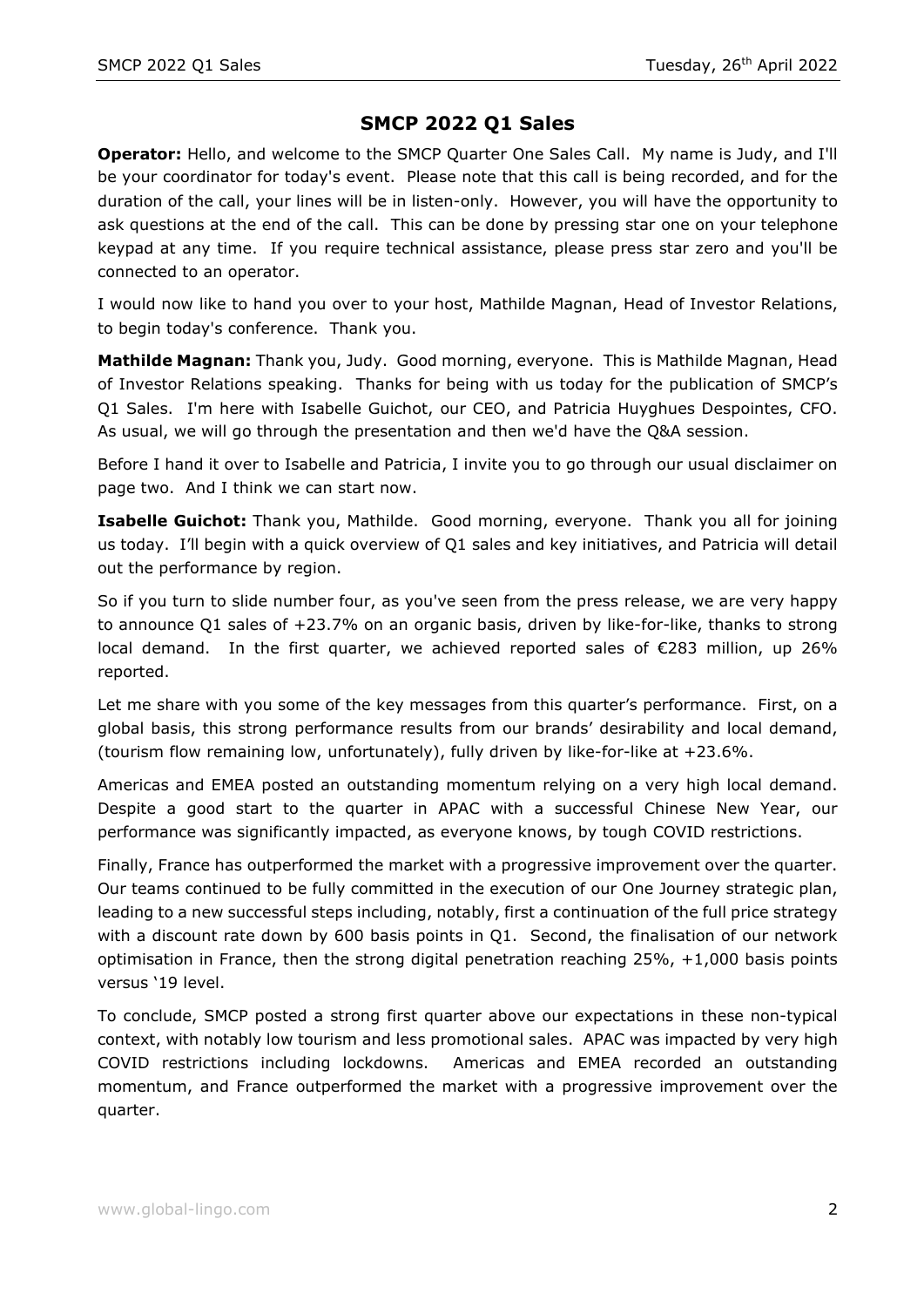Moving on very quickly to page number five, you will find here the performance by region, mainly driven by Americas and EMEA, as I've just explained, and a breakdown of sales in Q1. Patricia will get back in more detail later in the presentation.

Now on page six, let me present you some relevant brand initiatives implemented during Q1. Starting with the first pillar of our One Journey strategy, brand desirability, and how our three brands operating in China celebrated the Lunar New Year.

Sandro, Maje and Claudie Pierlot created again dedicated New Year capsule collections featuring an exclusive product offer with a strong impact. Our brands have innovated their signature codes with refined elegance and fashionable allure, showcasing a unique vision of French elegance and style.

To celebrate the year of the Tiger, as you all know, and promote our capsules, dedicated contents (images, videos) were produced and displayed across all digital platforms, including social media, e-commerce, and Tmall flagships in China.

To develop these local assets, Maje decided, for instance, itself to collaborate with Estelle Chen, (with more than 700k followers on Weibo) and Sandro with a native Illustrator to design special Tiger family illustration.

These key initiatives demonstrate our strategy to invest in APAC and particularly in China to benefit from our fastest growing region of the Group (in normal circumstances, obviously). Image-wise, it offers an opportunity to boost visibility while preserving rarity. And when it comes to figures, they are an enabler for full price conversion and to improve like-for-like.

Moving on to page seven, where you will see a few innovative and creative collaborations displayed in Q1 by our brands.

Let's start with Sandro. For the last few years, Sandro and Smiley have been annually creating cheerful collaborations together. To mark the 50<sup>th</sup> anniversary of this pop culture icon, Sandro has designed a unique iteration of their most iconic products. Smiley's mission has been to spread good news and the founding mantra of 'Take the time to smile' which feels more relevant than ever in 2022.

The Spring-Summer '22 Claudie Pierlot – this Spring-Summer '22, Claudie Pierlot has collaborated with the legendary American cap manufacturer, New Era, known for its iconic NY embroidery for over 100 years. The collection features four caps embroidered with the Claudie Pierlot logo and a full-size monogram. To accompany them, three sweatshirts, and two T-shirts complete the silhouette. And the result is very cool outfits, which are elegant at the same time and stand out from the crowd.

Its initiatives add desirability to our collections and enable us to speak to our audiences in a more intimate way, more engaging way, giving the opportunity to surprise and seduce our community and to enhance customer experience. And the results are promising, boosting sales, driving traffic and new consumers.

Now on to page five –on page eight, sorry. Let me show you some highlights of our worldwide disruptive communication. To promote its Spring-Summer Campaign, Maje has decided to deploy a worldwide XXL outdoor plan and in the streets of key cities, including notably a bus campaign in Berlin, displays in Paris, and the fantastic billboard in New York City.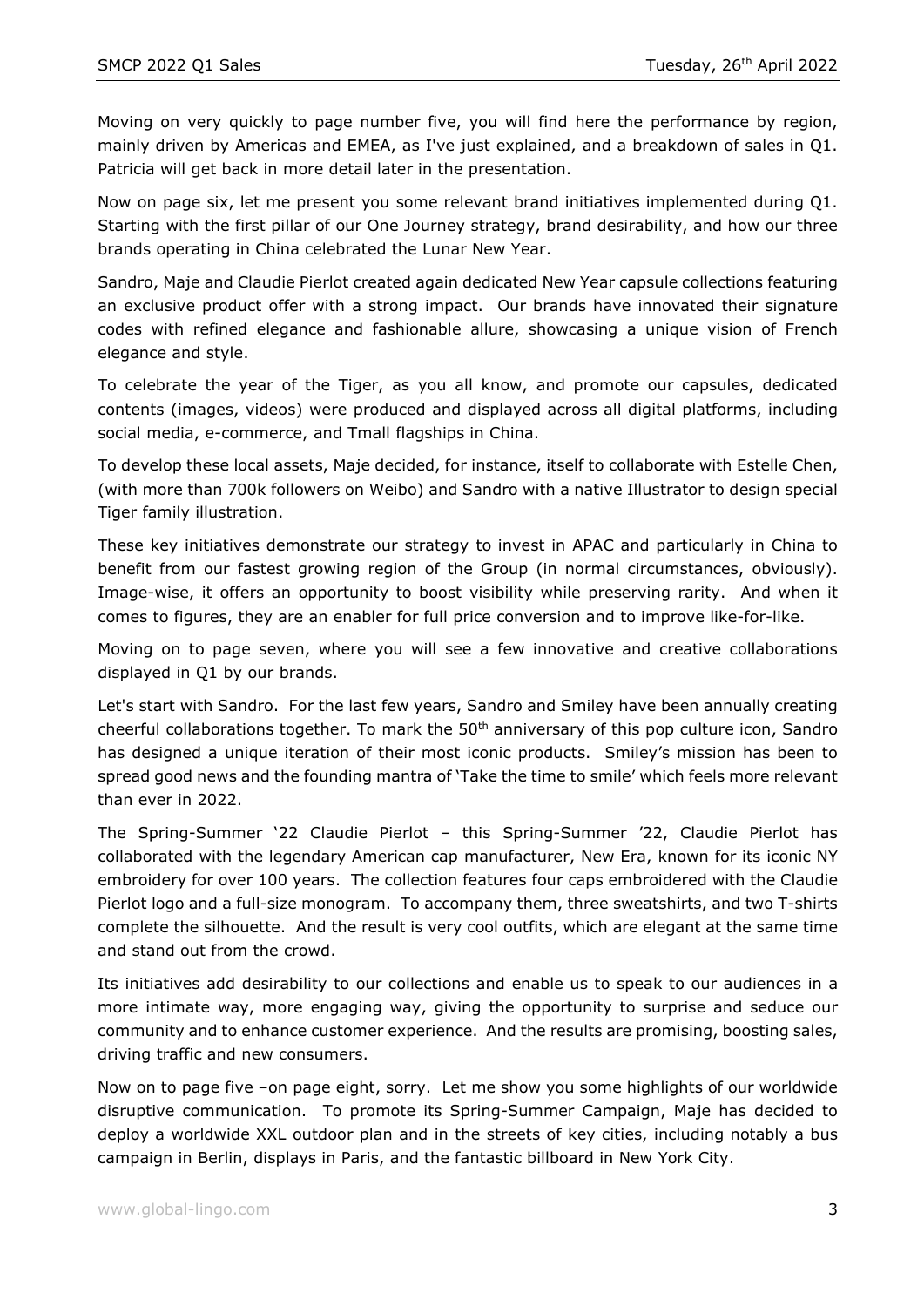For its Spring-Summer collection called Fly Away, Sandro has done big, organising a 360-degree campaign with a strong social media presence and signalling its entrance into the metaverse, thanks to an immersive overlap reality experience.

Now let's speak about Fursac, which took place in Parisian cinemas to promote its new campaign and has launched its first tram display in Geneva to celebrate the opening of its first store in Switzerland. Gauthier Borsarello, Fursac's Creative Director, brought a new take on his first Spring-Summer Collection with the #FURSACFRIENDS, a very innovative campaign. For this shooting, close friends of the brand mixed pieces from the Fursac collection with their own clothes and the result is outstanding.

These are key ways to engage millennials and Gen-Z through disruptive communication, and also to activate key traffic levers.

Page nine, a very important topic. We wanted to highlight our team's key initiatives on sustainability. Let's start with Sandro: by looking through its archives, the Sandro designed studio wanted to give new life to fabrics from previous collections. Endless Love is a capsule of 100% upcycled pyjamas, made using leftover silk and cotton fabrics. Available in limited edition, on sandro-paris.com, the brand will donate all the profits to the 'Sandro Fund', working for charities and causes that reflect the spirit of the Sandro's family.

As part of the SMCP's commitment to sustainability and our desire to rethink our stores with respect to the environment in terms of constructions and design, with the use of more ecoresponsible materials, we're proud to announce that our Maje Chengdu Taikoo Li store has received the highest certification in LEED (Leadership in Energy and Environmental Design), which is a platinum grade. And we're extremely happy about that award.

And then on traceability, as we announced a few months ago, we have signed a partnership with Fairly Made to offer our consumers detailed and transparent information on the traceability of our products. Our teams are fully committed on this very important project. And we're proud to invite you to visit our websites and even our stores to see the first references updated with that QR code.

For all our teams, the notions of environmental and societal commitment have become a daily source of inspiration. These key initiatives, which are in line with our brand's commitments, are the first of a series of action that will be unveiled during '22.

Let's – now on page 10, let's look at some key openings of the quarter.

In EMEA, for instance, Claudie Pierlot opened a new store in Lisbon with an eco-friendly design approach, within a very stunning history building.

As part of Fursac's international expansion, we're happy to announce the opening of Fursac in Antwerp, our second store in Belgium after Brussels opened in June '21, and Geneva so that I just mentioned, where we feel very proud to have opened our first Fursac free standing store in Switzerland. After our openings within the Globus department store (in Geneva and Lausanne), it was natural for Fursac to extend its French wardrobe to a store with a brand's owned unique architectural concept. We're convinced of the potential of Fursac's French style in the Swiss market.

Page 11. Few other openings with our partners, opening of a store of Sandro and also Maje store, which are next to each other in Tallinn, Estonia. It's a new country for the Group.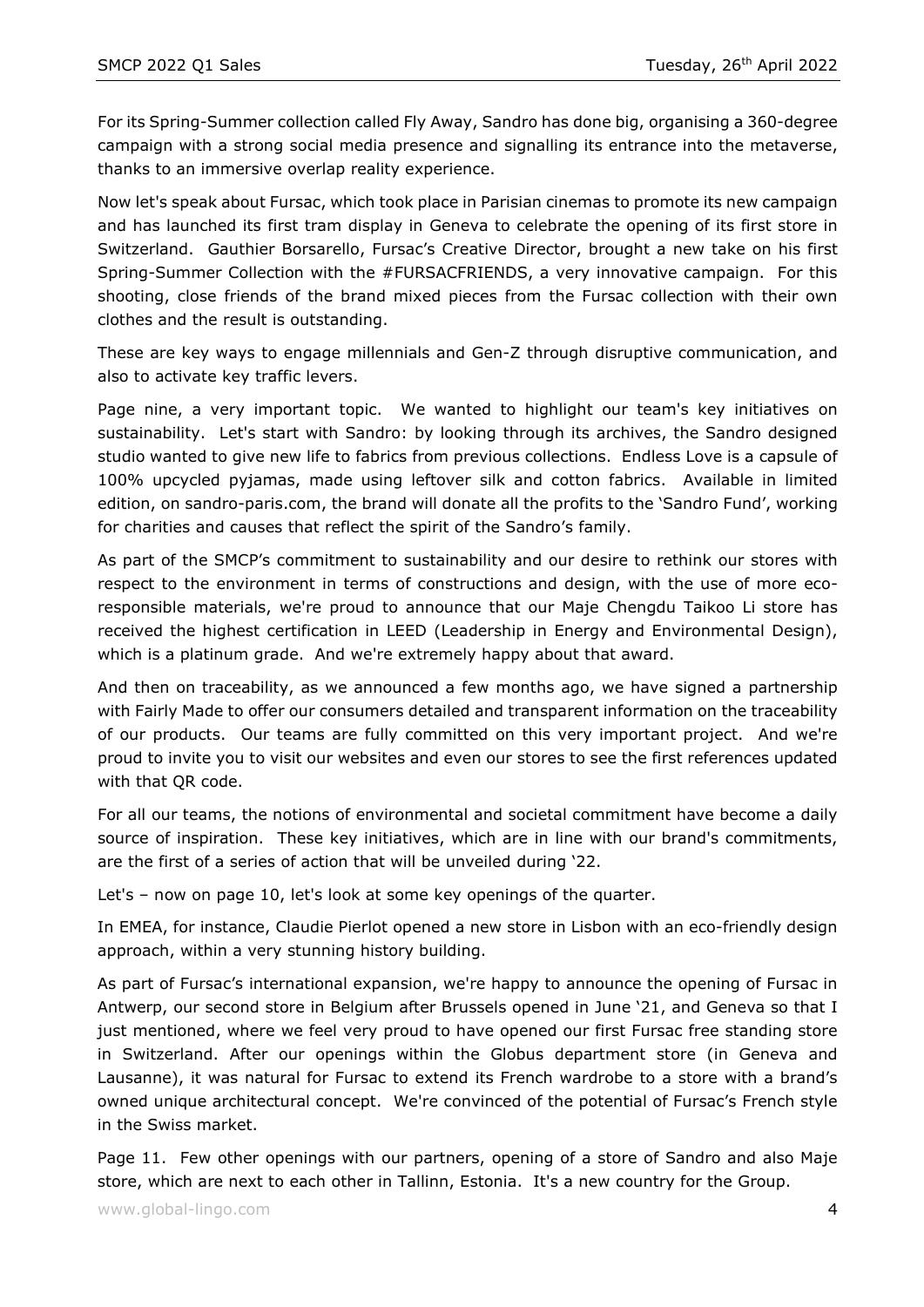Page 12, key openings in APAC. As you can see here in the picture, first, an opening in China. The new Sandro store in the famous Nanjing, Hexi Golden Eagle Mall, described as Asia's largest shopping mall. And then in Korea, two new stores – two new malls in Korea at Seoul, Lotte Jamsil and Hyundai Daegu.

Patricia now will get more – back in more detail to this quarter's performance by area. Thank you.

**Patricia Huyghues Despointes:** Thank you, Isabelle. Good morning, everyone. So moving on to slide 14, let me highlight some key messages on our sales performance by region.

In France, sales at  $\epsilon$ 94 million, grew nearly +23% organic. We noted the progressive improvement over the quarter. Since the beginning of the year, SMCP outperformed the market, thanks to a good start of our Spring-Summer Collections. A performance almost exclusively driven by like-for-like growth at +22%, which includes a sharp reduction in discount rates, down -10 pp, and the finalisation of our network optimisation plan with -13 points of sales, of which -7 Suite 341.

In EMEA, Group sales grew by +73% organic versus '21, exceeding 2019 level for the first time since the beginning of the pandemic, from a significant acceleration over the quarter, driven by local demand. In addition, this strong sales momentum supported by an historical like-for-like growth, includes an impressive -7 pp decrease in the discount rate and a rather stable network base.

Now let's move on to slide 15. In APAC, despite a good start to the year (with a successful Lunar New Year), the intensifying COVID restrictions, first in Hong Kong, and later in mainland China, with lockdowns impacting mobility and traffic, had a significant impact on sales, leading to a -13.9% decrease organic versus '21. This figure takes into account a high comparison base, especially in mainland China.

However, versus 2019, mainland China sales were up +4% organic almost, including growth compared to Q4 '21. The desirability of our brands is still strong in Asia, and especially in China. Over the quarter, SMCP recorded a growth of the digital penetration, +3 points versus last year and a stable network base.

In the Americas, sales grew by more than +44% organic versus '21, an outstanding momentum nearly exclusively driven by like-for-like growth at +42%. We observed a new sharp reduction in discount rate, down -14 pp versus '21. Network is quite stable. The US and Canada both outperformed, driven by high demand across all our distribution channels. The region also recorded a strong growth versus 2019, plus 20% organic for the area, of which plus 25% in the US.

**Isabelle Guichot:** Thank you, Patricia. Now looking forward, the outlook.

SMCP is closely monitoring the health context in APAC and the impact of the restrictions on the in-store traffic as well as on its supply chain capabilities and remains cautious as the situation in Mainland China can evolve rapidly and new cities could be impacted.

SMCP confirms its financial guidance for '22 provided that the health context in APAC improves fairly rapidly.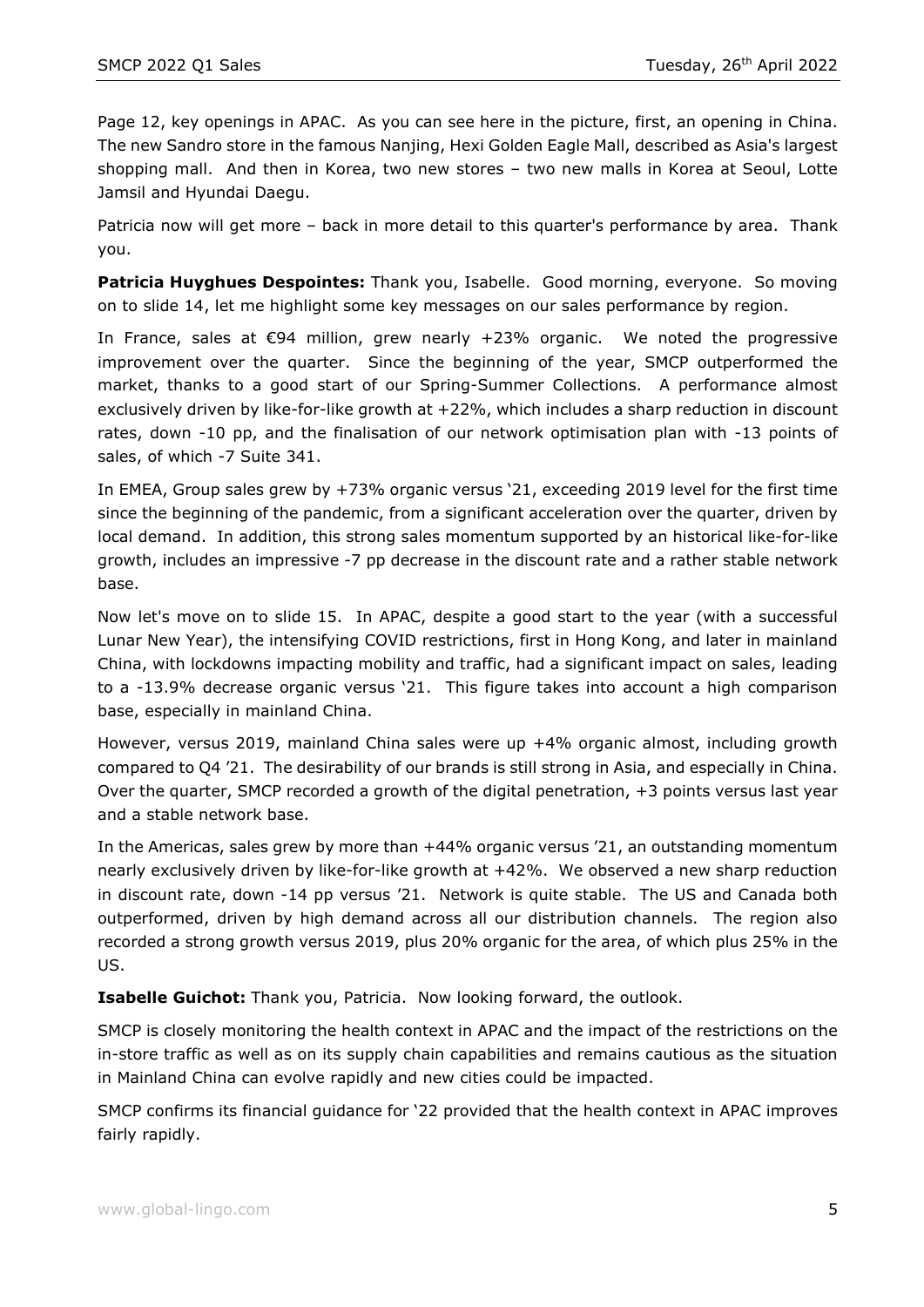As a reminder, for full year '22, SMCP anticipates solid double-digit sales growth versus '21 and mid-single-digit sales growth versus '19. Regarding profitability, the Group expects an adjusted EBIT margin (as a percentage of sales), in line with '21 in a context of significant inflation. SMCP thus anticipates a net debt leverage ratio of <2 times at the end of '22 (instead of end of '23).

Thank you for your attention. We're now happy to take your questions.

**Mathilde Magnan:** Thank you, Isabelle. Judy, I think that we have one question.

## **Questions and Answers**

**Operator:** Yes, we do. As a reminder, if you would like to ask a question on today's call, it is star one on your telephone keypad. The first question is coming from the line of Geoffroy Michalet from ODDO BHF. Geoffroy, you're unmuted and may now go ahead.

**Geoffroy Michalet (ODDO BHF):** Hi, thank you. Congrats for the good set of results so far. A couple of questions from me. First one, it is the first time that you read so much granularity on the like-for-like basis in a quarterly sales publication. Can we expect it to last? And why is the change in the communication? Just to be precise. It is much appreciated.

Second question about China. What is your biggest source of concern? Is it the sales level in China? Or is it the sourcing from there, although we all know that part of your sourcing is from the South of China area?

Third question, how is the beginning of Q2 so far? Can we have an update on the current trading?

And finally, last question. Do we have any updates from the shareholder situation since your full year results on 9<sup>th</sup> March? Thank you.

**Isabelle Guichot:** Thank you, Geoffroy. I will take number of two, three, four. And I will leave Patricia the first question on like-for-like.

Current trading in China, as you know, we're closely monitoring in China the impact of the tough restrictions on the internal traffic and supply chain capabilities. As you mentioned, a big part of our sourcing is more in the south of China. But overall, as you know, our logistics is also impacted because our warehouse is in Shanghai. So you got also add some effects on our ability to resupply stores and to also deliver the online sales.

So for Shanghai and the full lockdown since the end of March, including our warehouse, and then Macau also highly impacted in Q1. And we have – as we speak this morning, we have 40 something, so which is one-fourth of our network, which is closed in seven cities. So that's my answer.

On the – that's also – for the other countries as you wanted to have some update on the current trading. Americas and EMEA are still doing a good momentum. It's also the case of the Middle East, where I was a couple of days ago. France is doing very well, driven by the brick and mortar and helped, as you know, by a lower comparison base. And what's also interesting in Europe and that we start feeling a return of European and American tourism flow in Europe, which definitely helps for the coming months. So that's all I can say on the current trading.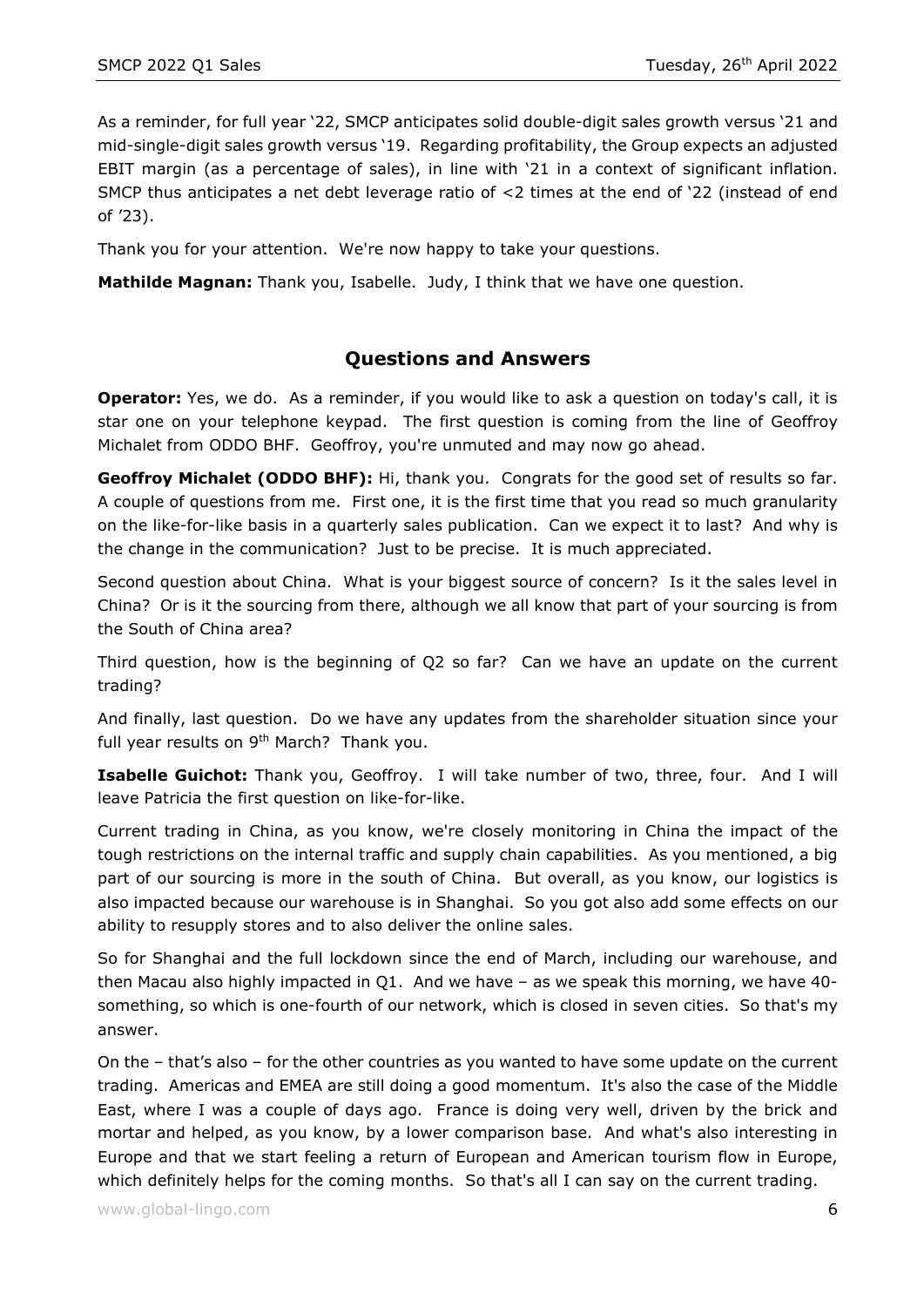And then on the shareholding situation, the only thing that we can say is, as far as we know, GLAS has not initiated any selling process so far, so that there is not much of an update at this point.

**Patricia Huyghues Despointes:** And on like-for-like, Geoffroy, thank you for your question. As you have seen, like-for-like represents nearly all of the growth of the quarter. So that's a very good thing. You know during the COVID period, when some stores were closed, like-forlike used to not completely reflect the situation. Maybe this is why we have spoken about likefor-like a bit less.

Now we are all convinced that it's a very important KPI, which is important to reactivate in terms of communication. So we take this note that you like it. And yes, we will continue to communicate on that.

**Mathilde Magnan:** Thank you, Geoffroy. And, Judy, I think we have another question.

**Operator:** Yes, we do. The next question is coming from the line of Kathryn Parker from Jefferies. Your line is unmuted, and you may now go ahead.

**Kathryn Parker (Jefferies):** Good morning, everyone. Congratulations on the good results. I have three questions for you. My first question is on the reconfirmation of the financial guidance. So you say in the press release, but you reconfirm provided that the health context improves fairly rapidly in Asia Pacific. And I just wondered what your expectations were for fairly rapidly, whether it's a return to growth in May or in June? And what you're thinking at the moment around that?

My second question is a follow-up question on sourcing. So I believe that you do some sourcing in mainland China for stores in the rest of world. And I wanted to check that you're not anticipating any missing items or delivery delays going forward.

And then my final question is on Americas. So you're obviously showing very strong growth on a store base that has been fairly stable since 2019. And we've heard from other companies in the sector that the growth is much broad based than Americas, so southern states outperforming. And I wondered if you're rethinking your store footprint there. And if you see additional opportunities, given your strong performance in the market, also with the reduced discount rate? Thank you.

**Isabelle Guichot:** Okay. Maybe, Patricia on the –

**Patricia Huyghues Despointes:** On the first question.

**Isabelle Guichot:** On the first question.

**Patricia Huyghues Despointes:** Yeah. On the first question, so yes, we said that we reconfirm our guidance, provided that the situation improves fairly rapidly. As you know, it's very difficult to have clear visibility about the situation in China, and it may evolve from one day to another, and it does evolve from one day to another in terms of the number of stores closed. So I would say that we hope it will improve in the coming weeks, and hopefully as soon as possible.

Regarding the sourcing in China, yes, it's true that our supply chain teams are directly impacted these days, because they have really to anticipate what's going on in China. But so that we work with kind of events over a few months in that industry. So there is no risk of having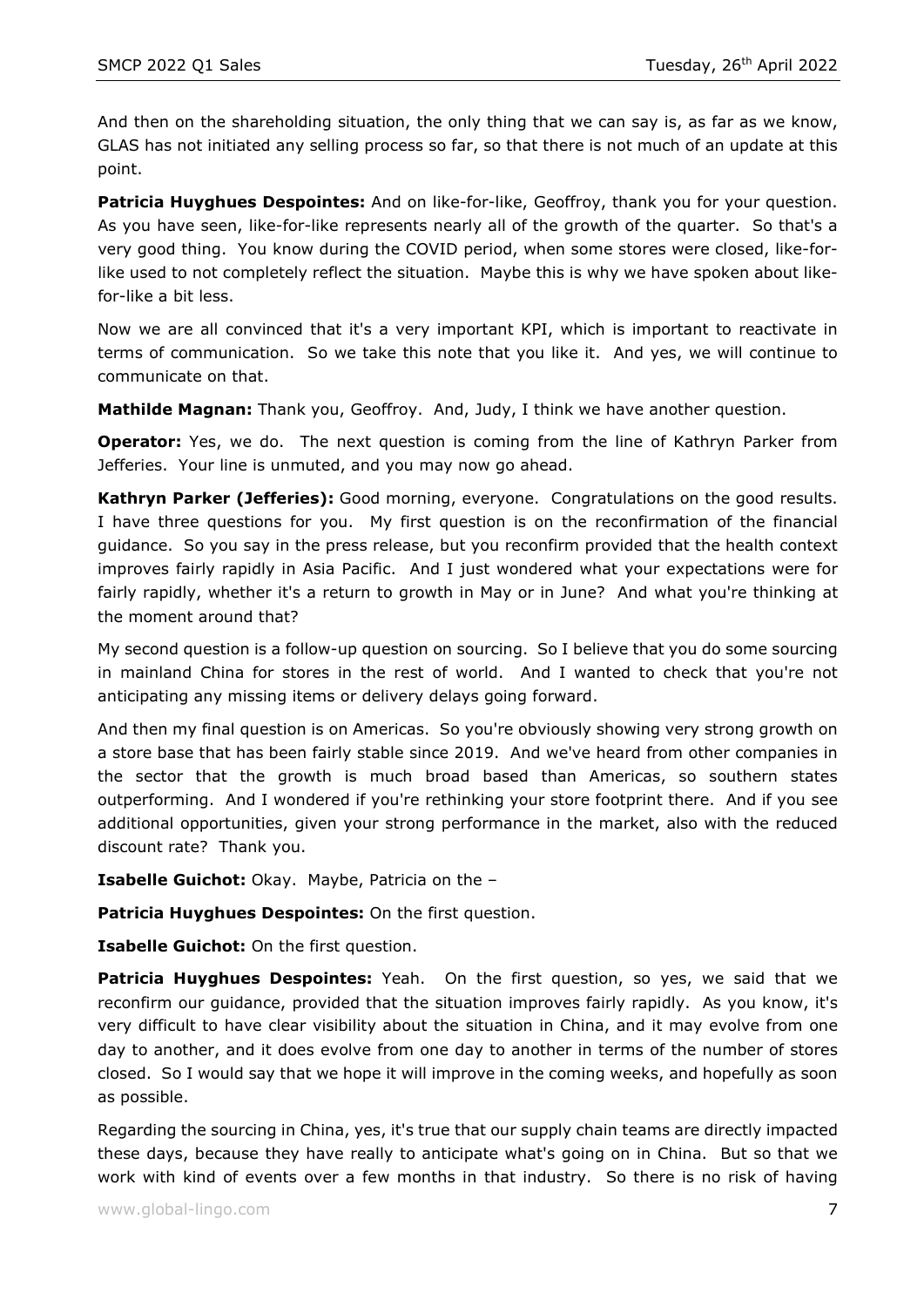empty stores. You may have some few delays in some SKU arrivals. But in the lack of our collections, this might not be a huge issue. And we are anticipating what can be done to make sure that we mitigate that sourcing risk in China.

**Isabelle Guichot:** As far as America is concerned, yes, as a lot of our peers and competitors, we will see some opportunities in the southern states of the US. We are presently looking at an opportunity in the cities that are really seeing a boom in their vitality, that might anyway more impact '23 than the present fiscal year.

**Kathryn Parker:** Thank you.

**Mathilde Magnan:** Thank you, Kathryn. Judy, I think it was the last question.

**Operator:** The person has removed their questions from the queue. So I'm just going to remind everyone, it is star one to ask a question on today's call. Okay, the next question is coming from the line of Marie-Line Fort from SG. Your line is unmuted and may now go ahead.

**Marie-Line Fort (Société Générale):** Good morning. My line is not very good. So I hope you will listen clearly my question. I just would like to know in million euro or in percentage of sales, can we have a measure of the COVID impact in Asia in Q1 2022? And also second questions is –

**Isabelle Guichot:** I'm sorry, but we can't – we hear one word out of two.

**Marie-Line Fort:** Yes. Hello. So can we have an idea of the COVID impact in Asia?

**Isabelle Guichot:** Yes, this one I have.

**Patricia Huyghues Despointes:** We just didn't hear the – your second question, Marie-Line.

**Marie-Line Fort:** And the tourist flow in Europe and in Americas can - is it improving? Can you – we see impact as soon as Q2?

**Isabelle Guichot:** This one I mentioned, yes, we see some tourism flow - intra-European tourism flow coming back in Europe and even American tourism coming back in Europe. So this is something that we expect with the spring-summer season to improve. Yes.

**Patricia Huyghues Despointes:** And so regarding your first question. In China, the number of days of closing that were very diverse in terms of which stores, because it changed many times during the quarter. The percentage of stores closed over the quarter was very, very in line with the decrease of – the organic decrease of sales versus '21. So this is clearly a direct mechanic link between store closures and things.

**Isabelle Guichot:** And opening hours reduction too because you have some closures and also some stores which are affected by opening hour reduction.

**Patricia Huyghues Despointes:** Yeah. Let's say store restrictions.

**Isabelle Guichot:** Store restrictions.

**Mathilde Magnan:** Thank you, Marie-Line. Judy, I think it was the latest question.

**Operator:** That is correct. That was the last question in the queue. So a final reminder, it is star one on your telephone keypad if you would like to ask a question on today's call.

**Mathilde Magnan:** So I think we're all done with the questions. Thank you very much, and we wish you a nice day.

www.global-lingo.com  $\begin{array}{c} 8 \end{array}$